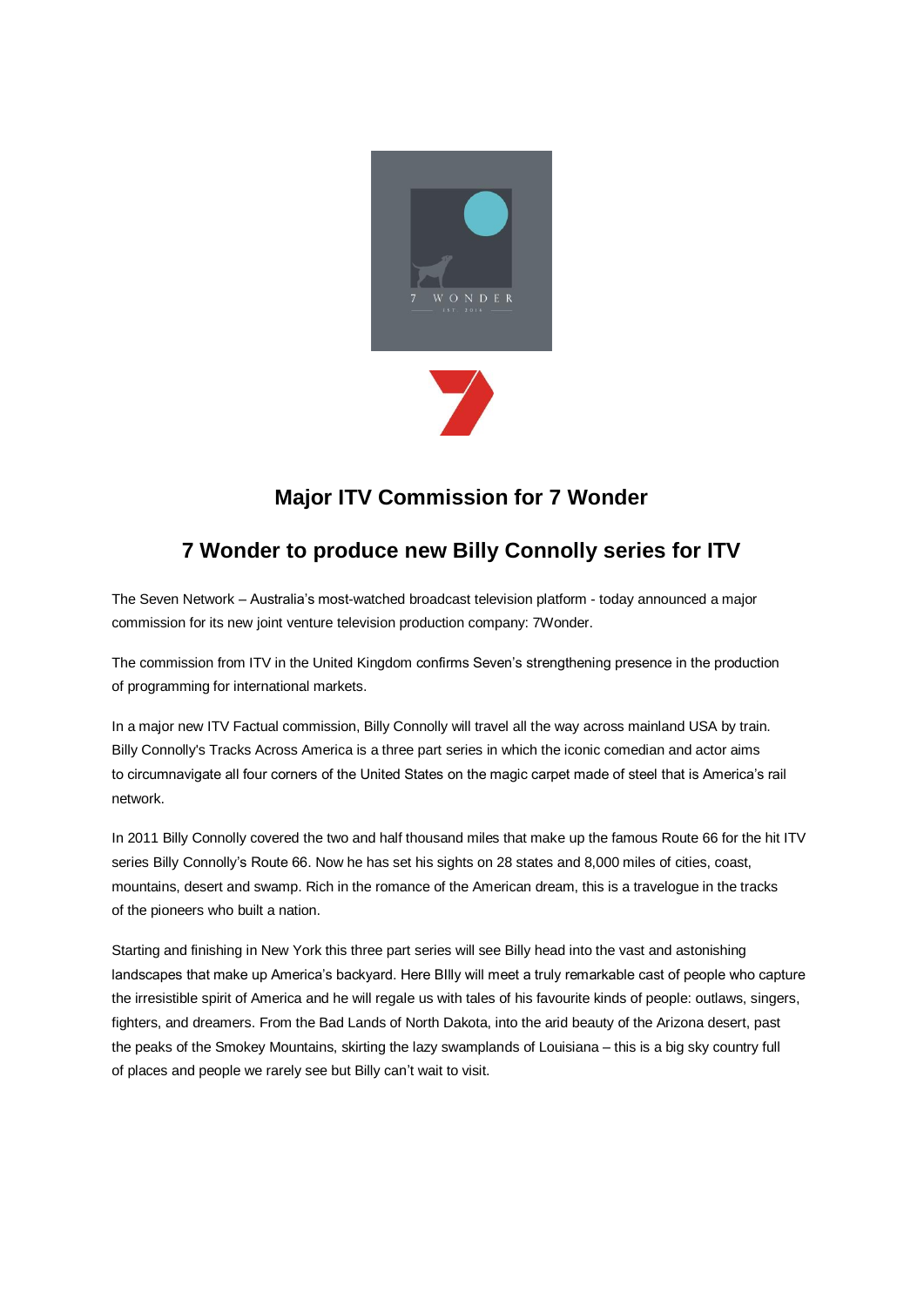The series is commissioned for ITV by Jo Clinton-Davis, Controller of Factual and Richard Klein, Director of Factual.

Jo Clinton-Davis said: Billy's infectious joy at discovering new experiences and meeting new people makes every journey he does with us an exceptional ride. And his passion for seeking out the spirit of the US in all its richly varied forms makes him the perfect guide to take us on this iconic trip."

The series will team Billy once again with Series Director Mike Reilly who worked with Billy on ITV series Billy Connolly's Route 66 and the RTS winning Billy Connolly's Big Send Off. Series Producer is Michelle Crowther who recently made the Sky One hit Micky Flanagan's Detour De France.

Mike Reilly said: "I can't think of anyone better qualified to undertake this journey than Billy, his love of America, its people and music combined with his one of a kind wit and skewered powers of observation will make this show a joy to be part of and more importantly watch."

Executive Producer for 7 Wonder Steve Condie said: "The comic brilliance and infectious curiosity of Billy Connolly plus the drama and glory of heartland America - what's not to love? 7 Wonder are thrilled to be making this series for ITV."

## **About 7 Wonder:**

Launched in the Spring of 2014 7 Wonder is committed to collaborating with the best talent, on and off-screen, to deliver quality, bespoke and beautifully executed content across all non-scripted genres. The joint venture underlines Seven's commitment to increasing its international presence in the production of television programmes and new formats.

7Wonder focuses on the creation of new television programmes and formats, initially for the United Kingdom television market, and is a joint venture between Seven, Alex Fraser, Liza Abbott and Simon Ellse. The formation of 7Wonder builds on Seven's leadership in the creation and production of highly successful programming, including Home and Away, My Kitchen Rules, Border Security, A Place To Call Home, House Rules, Packed to the Rafters.

It also follows the company's formation of the new 7Beyond joint venture with Beyond International which focuses on the creation and development of new programmes and formats for the United States television market. Seven's original formats and produced programmes are sold into more than 130 markets around the world.

## **About Seven Network**

Seven is Australia's most-watched broadcast television platform. Seven – with three broadcast channels, Seven, 7TWO and 7mate - continues to lead in primetime, building on its market-leading performance over the past eight years. The network also dominates across breakfast and morning television.

The network is expanding its presence in media, driving its leadership in the creation of content and delivering that content anywhere, anytime to the biggest audiences.

The company is expanding its presence in the further delivery of its video and publishing content beyond its three digital broadcast channels and across an array of platforms, including Hybrid Broadband Broadcast Television. Seven is also expanding into SVOD with Presto, a joint venture with Foxtel in Australia.